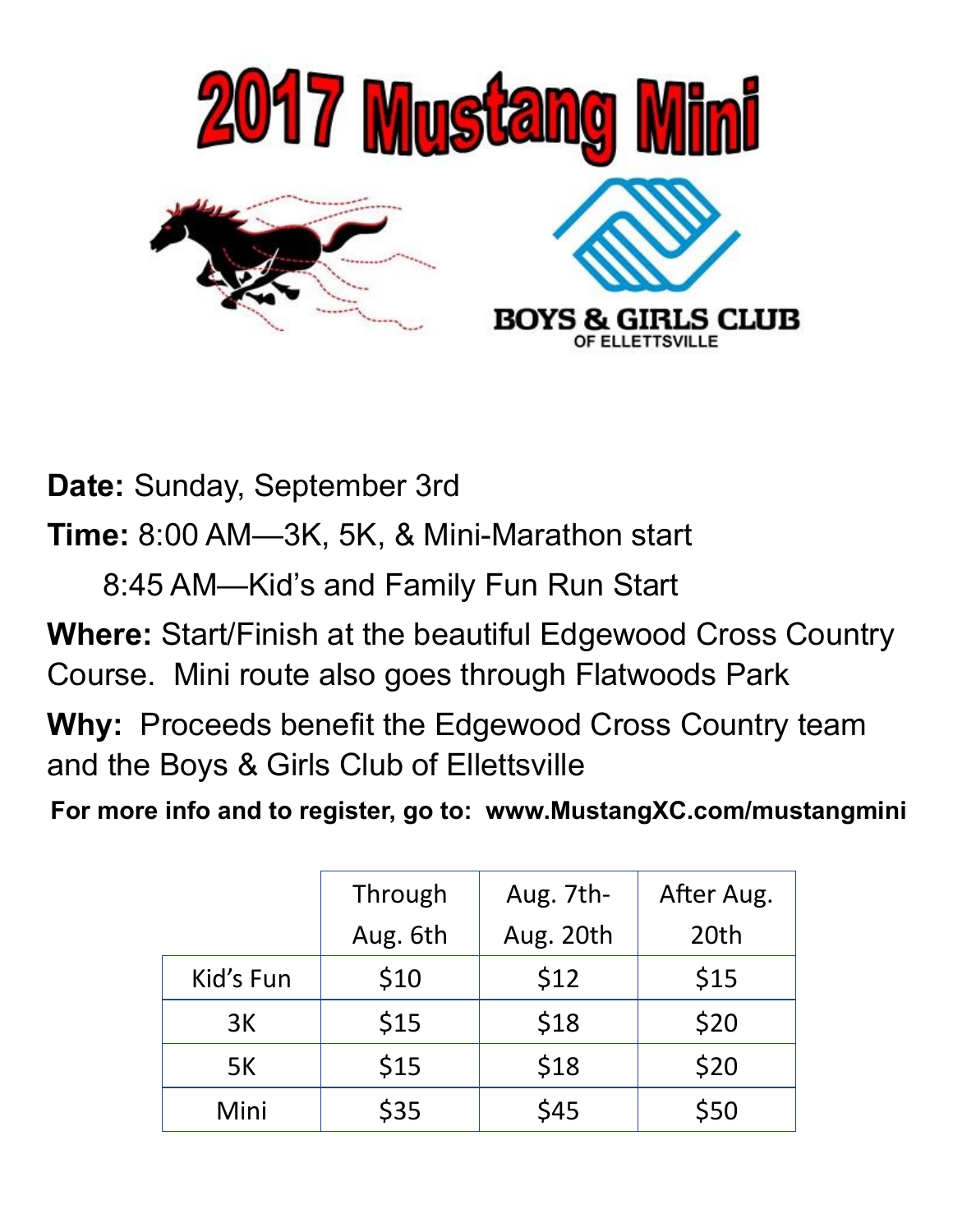

The Mini course utilizes the two best trail systems in Ellettsville… our own XC course and the trails at Flatwoods Park. 3K and 5K Races are entirely on our beautiful cross country course. All races will be professionally timed, with full results to follow. Walker Friendly (4 Hour Time Limit) Water and Gatorade stops about every 2 miles Kid's & Family Fun Run Childcare will be available Mist Tent at miles 5, 6.5, 10, and 11.5 "Done Before Church" Early Start Ice Cold Milk at the finish EHS Cross Country Alumni discount Group Discount One-of-a-kind medal for each finisher...no two are alike!

Details and Registration at **www.MustangXC.com/mustangmini**